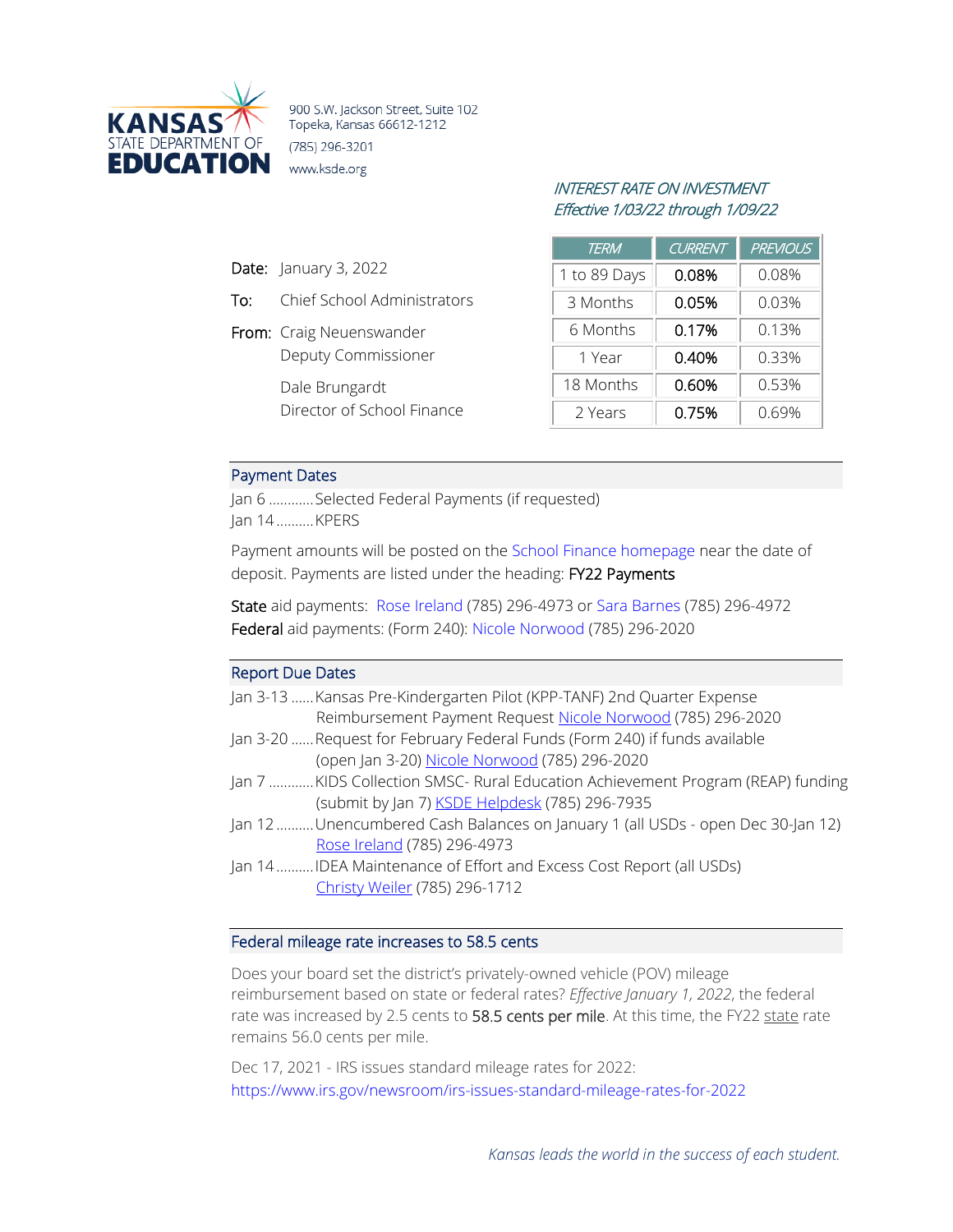State and federal mileage rates for privately-owned vehicles are posted on th[e School](http://www.ksde.org/Agency/Fiscal-and-Administrative-Services/School-Finance/Guidelines-and-Manuals)  [Finance homepage](http://www.ksde.org/Agency/Fiscal-and-Administrative-Services/School-Finance/Guidelines-and-Manuals) under Guidelines and Manuals.

#### Counting hours when school is called off for inclement weather

#### Inclement weather/ snow day provision in the law

Each school district may designate inclement weather days. These days were reported to KSDE through the SO66 (Superintendents Organizational Report) in the fall. For

example, if a school district designated three snow days, then the school district must first make up three snow days on the designated days before any forgiveness is allowed. In this example, the first three days must be made up and the next three days missed because of inclement weather would be forgiven.

#### **NOTE:**

This information only pertains to school districts **NOT using remote learning** during inclement weather.

## Any days missed after five (5) days must be made up.

The same is true for districts designating the 1,116 hour policy. A certain number of hours would be designated and those hours must be made up before any forgiveness is allowed. Five days is the maximum amount allowed by law.

### For more information about 1,116 hours, refer to this **Fact Sheet:**

Frequently Asked Questions on 1,116 School Year Requirement

## How do you count time when school is dismissed early or the start delayed due to hazardous driving conditions?

In order to count the school day, it must have started prior to calling school off. Count as one of the following:

- 1) the number of hours scheduled that day if the district is under the 1,116 hour calendar; or
- 2) a full day if the district is under the 186 day, 6-hour calendar, providing a full day was scheduled.

The above-mentioned rule will also apply when you delay the start of the school day by one or two hours due to hazardous driving conditions.

Questions? Dale Brungardt, School Finance Director (785) 296-3872 [DBrungardt@ksde.org](mailto:DBrungardt@ksde.org)

> Laurel Murdie, Fiscal Auditing Director (785) 296-4976 [lmurdie@ksde.org](mailto:lmurdie@ksde.org)